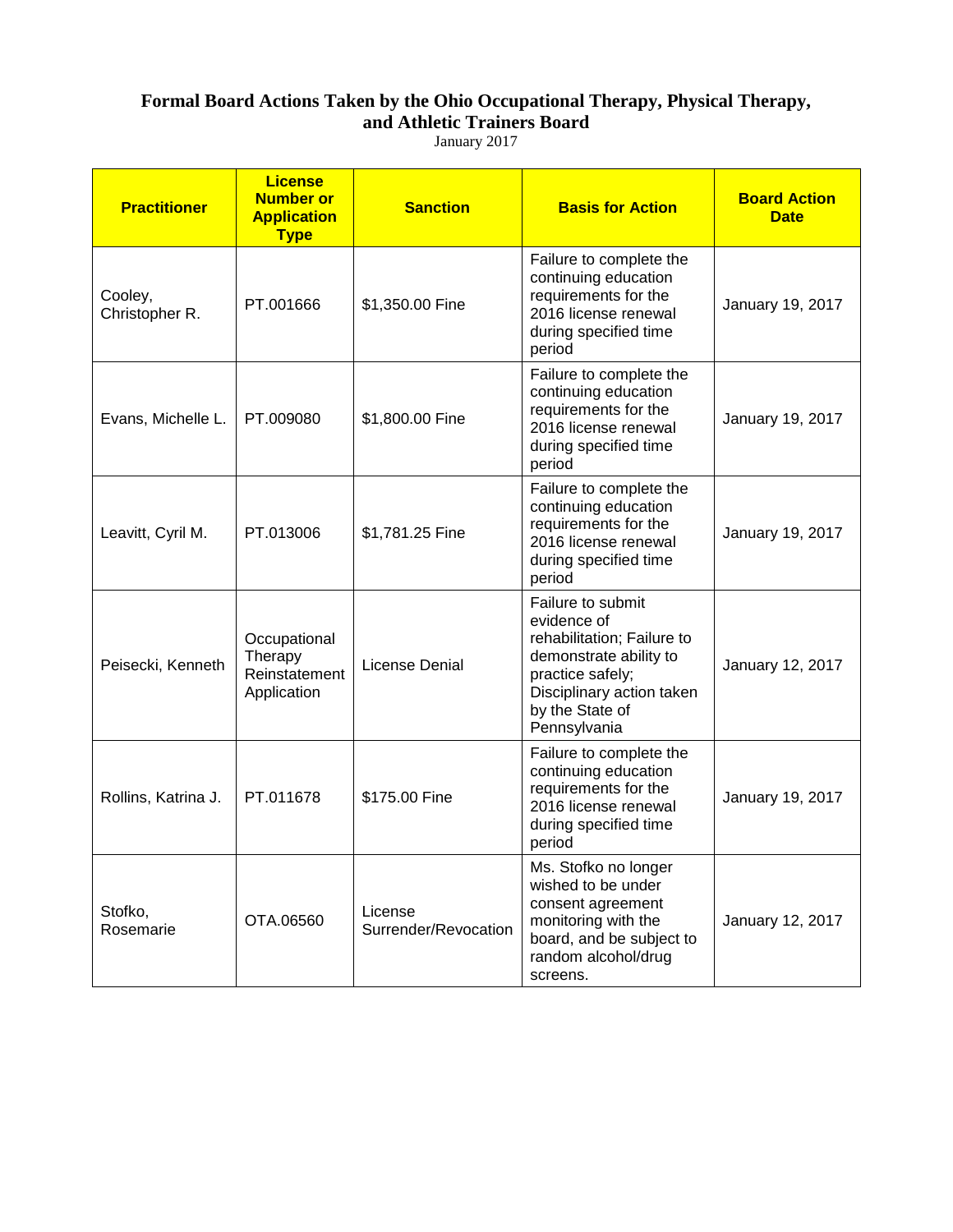#### **Formal Board Actions Taken by the Ohio Occupational Therapy, Physical Therapy, and Athletic Trainers Board** March 2017

| <b>Practitioner</b>      | <b>License</b><br><b>Number or</b><br><b>Application</b><br><b>Type</b> | <b>Sanction</b>                      | <b>Basis for Action</b>                                                                                                                                                                                               | <b>Board Action</b><br><b>Date</b> |
|--------------------------|-------------------------------------------------------------------------|--------------------------------------|-----------------------------------------------------------------------------------------------------------------------------------------------------------------------------------------------------------------------|------------------------------------|
| Doucette, Claudia        | PT.006347                                                               | Written Reprimand<br>\$1,800.00 Fine | Failure to complete the<br>continuing education<br>requirements for the<br>2016 license renewal<br>during specified time<br>period                                                                                    | March 9, 2017                      |
| Erway, Carl J.           | PT.008770                                                               | Summary<br>Suspension of<br>License  | Engaging in sexual<br>contact with a patient<br>during the course of<br>physical therapy<br>treatment; Posing an<br>immediate threat to the<br>public                                                                 | March 9, 2017                      |
| Jones,<br>Christopher M. | OTA.04911                                                               | Written Reprimand<br>\$300.00 Fine   | Engaging in the practice<br>of occupational therapy<br>with an expired license                                                                                                                                        | March 9, 2017                      |
| Urbanski, Corey<br>В.    | PT.009687                                                               | Summary<br>Suspension of<br>License  | Engaging in intimate<br>conversations and sexual<br>contact with a patient;<br>Psychological evaluation<br>determined unfit to<br>practice as a physical<br>therapist; Posing an<br>immediate threat to the<br>public | March 22, 2017                     |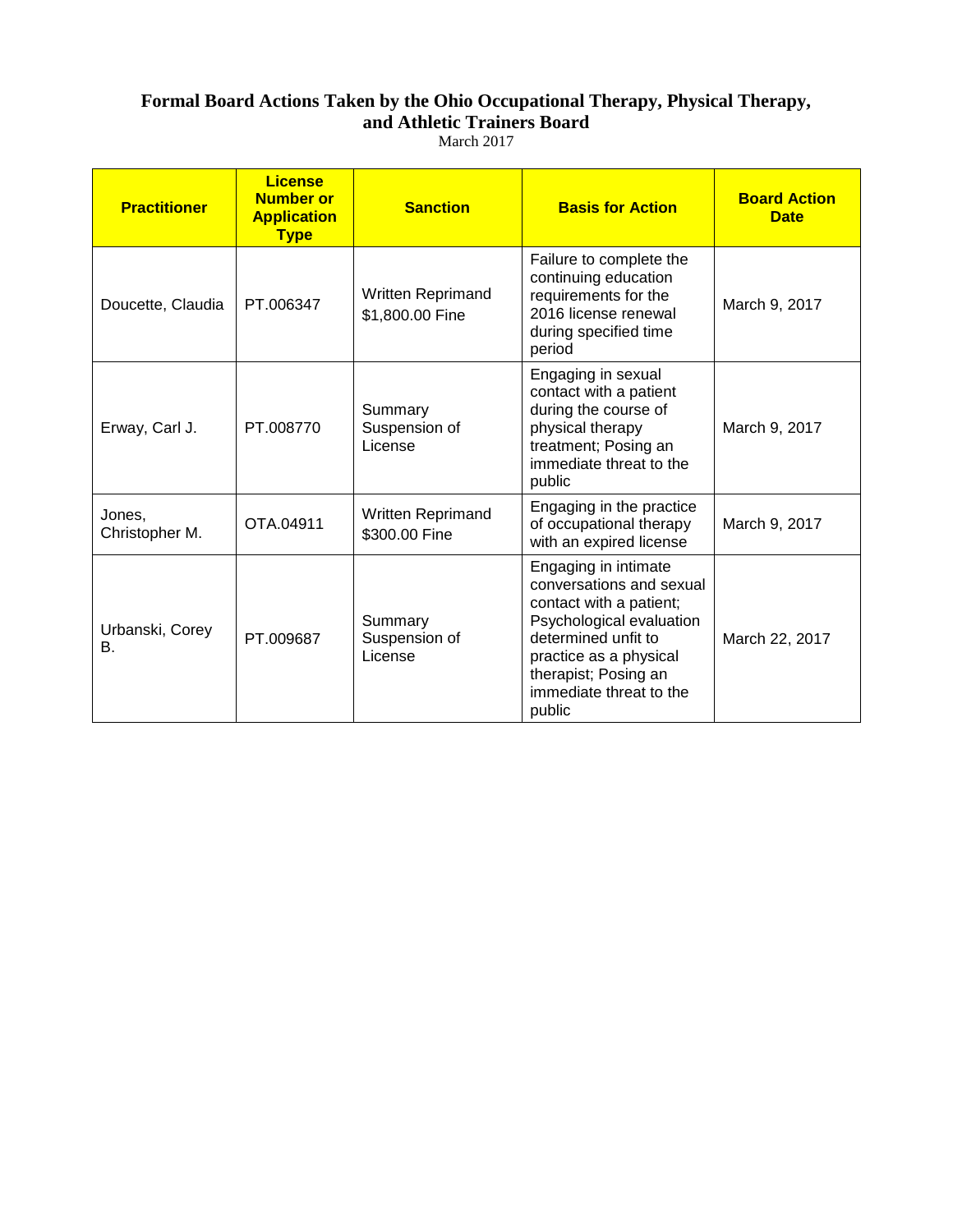# **Formal Board Actions Taken by the Ohio Occupational Therapy, Physical Therapy, and Athletic Trainers Board**

May 2017

| <b>Practitioner</b>    | <b>License</b><br><b>Number or</b><br><b>Application</b><br><b>Type</b> | <b>Sanction</b>                                                               | <b>Basis for Action</b>                                                                                                            | <b>Board Action</b><br><b>Date</b> |
|------------------------|-------------------------------------------------------------------------|-------------------------------------------------------------------------------|------------------------------------------------------------------------------------------------------------------------------------|------------------------------------|
| Dorko, Barrett L.      | PT.002661                                                               | Revocation                                                                    | Failure to complete the<br>continuing education<br>requirements for the<br>2016 license renewal<br>during specified time<br>period | May 18, 2017                       |
| Carlson, Teresa J.     | OT.002742                                                               | Written Reprimand                                                             | Supervising and/or<br>countersigning<br>documentation prepared<br>by an individual with an<br>expired OTA license                  | May 11, 2017                       |
| Kinnaird, Nathan<br>S. | PTA.07770                                                               | Two (2) Years'<br>Probation                                                   | Disciplined by West<br>Virginia Physical Therapy<br>Board for theft during a<br>patient's home visit                               | May 18, 2017                       |
| Maurice, Billie J.     | OT.006147                                                               | Thirty (30) Day<br><b>Suspension Followed</b><br>by One (1) Year<br>Probation | Documenting and billing<br>for occupational therapy<br>services not provided                                                       | May 11, 2017                       |
| Ott, Thomas A.         | PT.006385                                                               | Revocation                                                                    | Failure to complete the<br>continuing education<br>requirements for the<br>2016 license renewal<br>during specified time<br>period | May 18, 2017                       |
| Wilson, Curtis A.      | PTA.08216                                                               | Revocation                                                                    | Failure to complete the<br>continuing education<br>requirements for the<br>2016 license renewal<br>during specified time<br>period | May 18, 2017                       |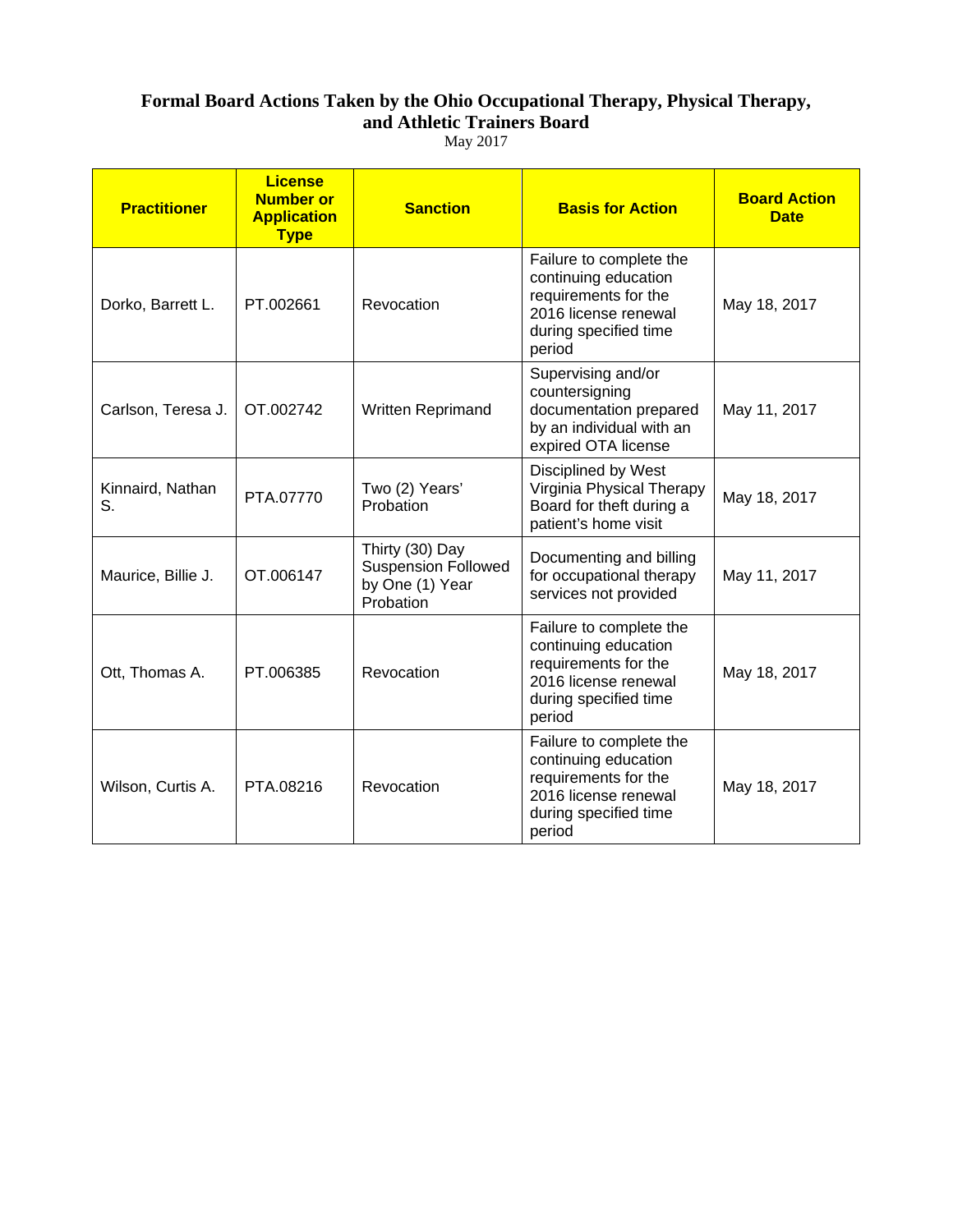## **Formal Board Actions Taken by the Ohio Occupational Therapy, Physical Therapy, and Athletic Trainers Board**

July 2017

| <b>Practitioner</b>   | <b>License</b><br><b>Number or</b><br><b>Application</b><br><b>Type</b> | <b>Sanction</b>                                                    | <b>Basis for Action</b>                                                                                                            | <b>Board Action</b><br><b>Date</b> |
|-----------------------|-------------------------------------------------------------------------|--------------------------------------------------------------------|------------------------------------------------------------------------------------------------------------------------------------|------------------------------------|
| Krulish, Linda H.     | PT.005671                                                               | License<br>Surrender/Revocation                                    | Failure to respond the<br>2016 continuing<br>education audit                                                                       | July 20, 2017                      |
| McKinney, Tina<br>М.  | PT.008119                                                               | Revocation                                                         | Failure to complete the<br>continuing education<br>requirements for the<br>2016 license renewal<br>during specified time<br>period | July 20, 2017                      |
| Riffe, Brian J.       | PTA.07913                                                               | Fourteen (14) Day<br>Suspension; \$100.00<br>Fine                  | Practicing with an<br>expired license                                                                                              | July 20, 2017                      |
| Urbanski, Corey<br>В. | PT.009687                                                               | Indefinite Suspension<br>For a Period No Less<br>Than One (1) Year | Engaging in intimate<br>conversations and sexual<br>contact with a patient                                                         | July 20, 2017                      |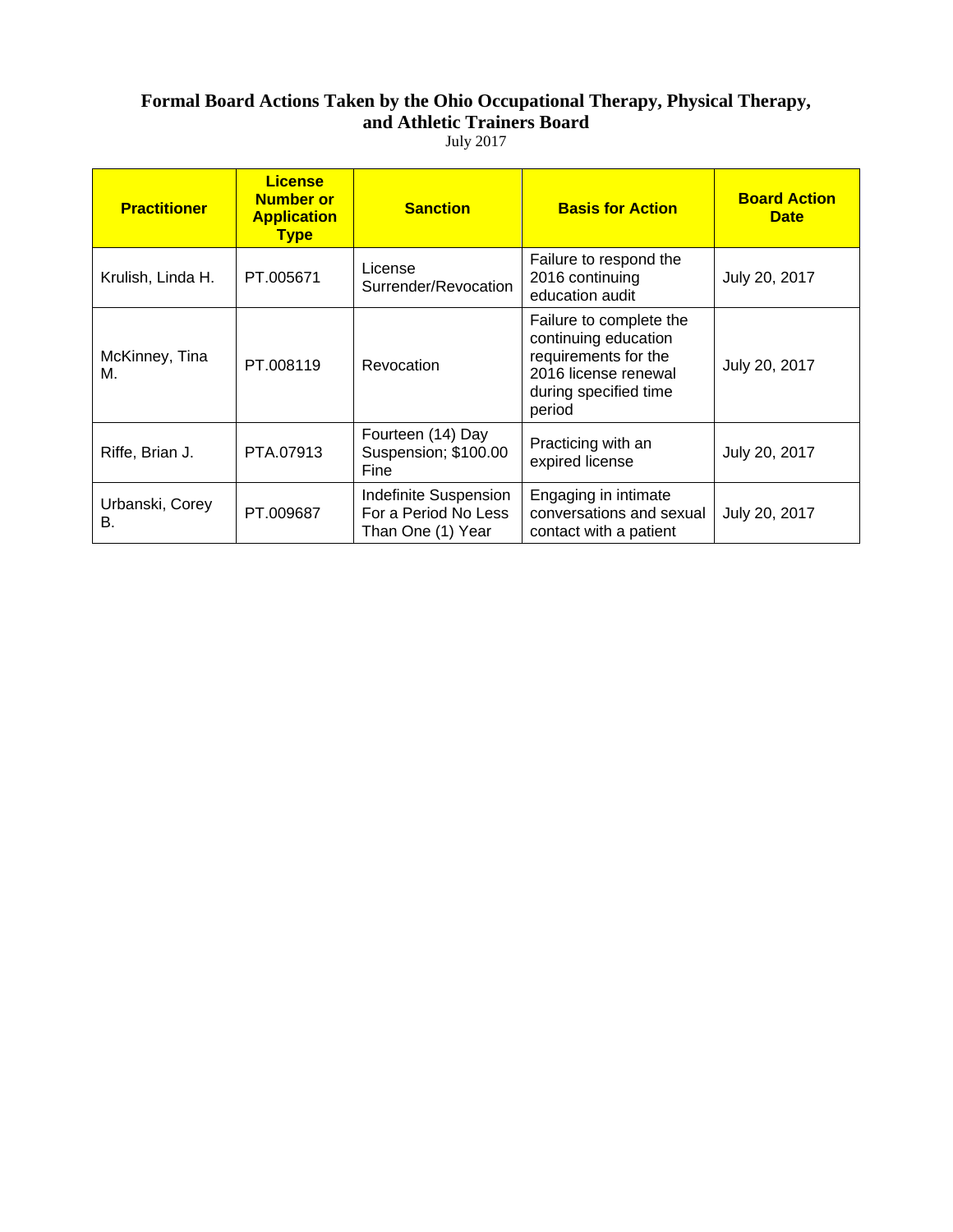#### **Formal Board Actions Taken by the Ohio Occupational Therapy, Physical Therapy, and Athletic Trainers Board**  September 2017

| <b>Practitioner</b>  | <b>License</b><br><b>Number or</b><br><b>Application</b><br><b>Type</b> | <b>Sanction</b>                     | <b>Basis for Action</b>                                                                      | <b>Board Action</b><br><b>Date</b> |
|----------------------|-------------------------------------------------------------------------|-------------------------------------|----------------------------------------------------------------------------------------------|------------------------------------|
| Krishnan,<br>Lakshmi | <b>PTA</b><br>Examination                                               | License Denial                      | Failure to meet the<br>qualifications to be<br>licensed as a physical<br>therapist assistant | September 15,<br>2017              |
| Velotta, Kimberly    | AT.003581                                                               | Written Reprimand;<br>\$200.00 Fine | Engaging in the practice<br>of athletic training with an<br>expired license                  | September 15,<br>2017              |